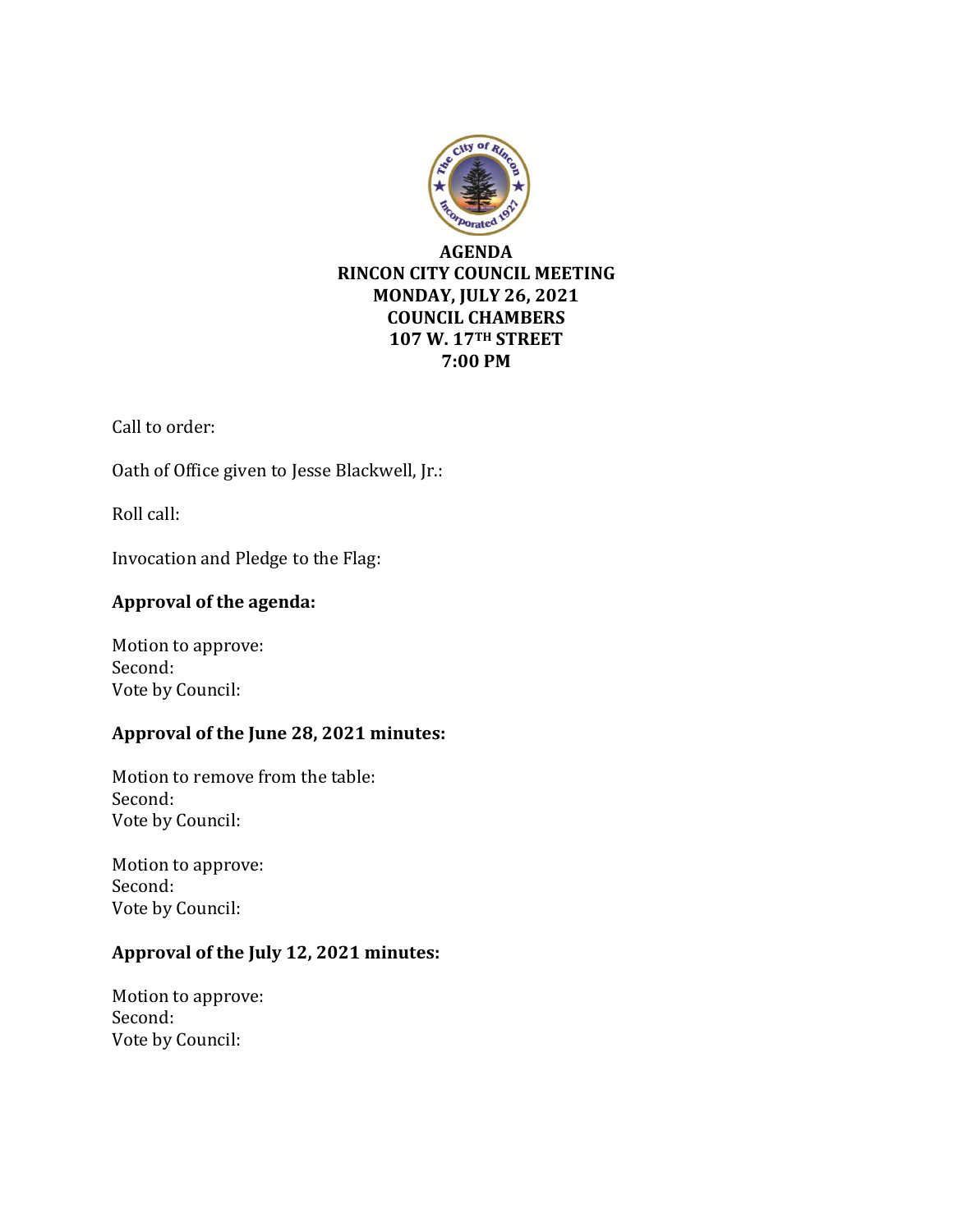#### **New Business:**

### **1. Request for Council to issue a 10 day notice according to the ordinance for nuisance on property located at 47 Talmadge Drive and to pay all assessed fees.**

Motion to approve: Second: Vote by Council:

### **2. R.B. Baker Construction request approval of pay request #1 in the amount of \$204,642.32 for the 2021 Rincon TSPLOST - Georgia and Savannah Avenues. LI #320.4100.549102**

Motion to approve: Second: Vote by Council:

#### **3. Request approval to pay Georgia Environmental Protection Division \$12,200.00 for the Annual Drinking Water Testing Fees. LI #505.4440.521200**

Motion to approve: Second: Vote by Council:

#### **4. Administrative Reports:**

- (b) City Engineer (h) Wastewater (c) Chief of Police (i) Finance (d) Fire Department (j) Lost Plantation (e) Building/Zoning Dept. (k) Mayor and Council (f) Recreation Dept.
- (a) City Manager (g) Water/Sewer/Public Works

#### **5. Executive session to discuss personnel, pending litigation, attorney client privilege, and real estate.**

Motion: Second: Vote by Council:

Motion to return to meeting: Second: Vote by Council: